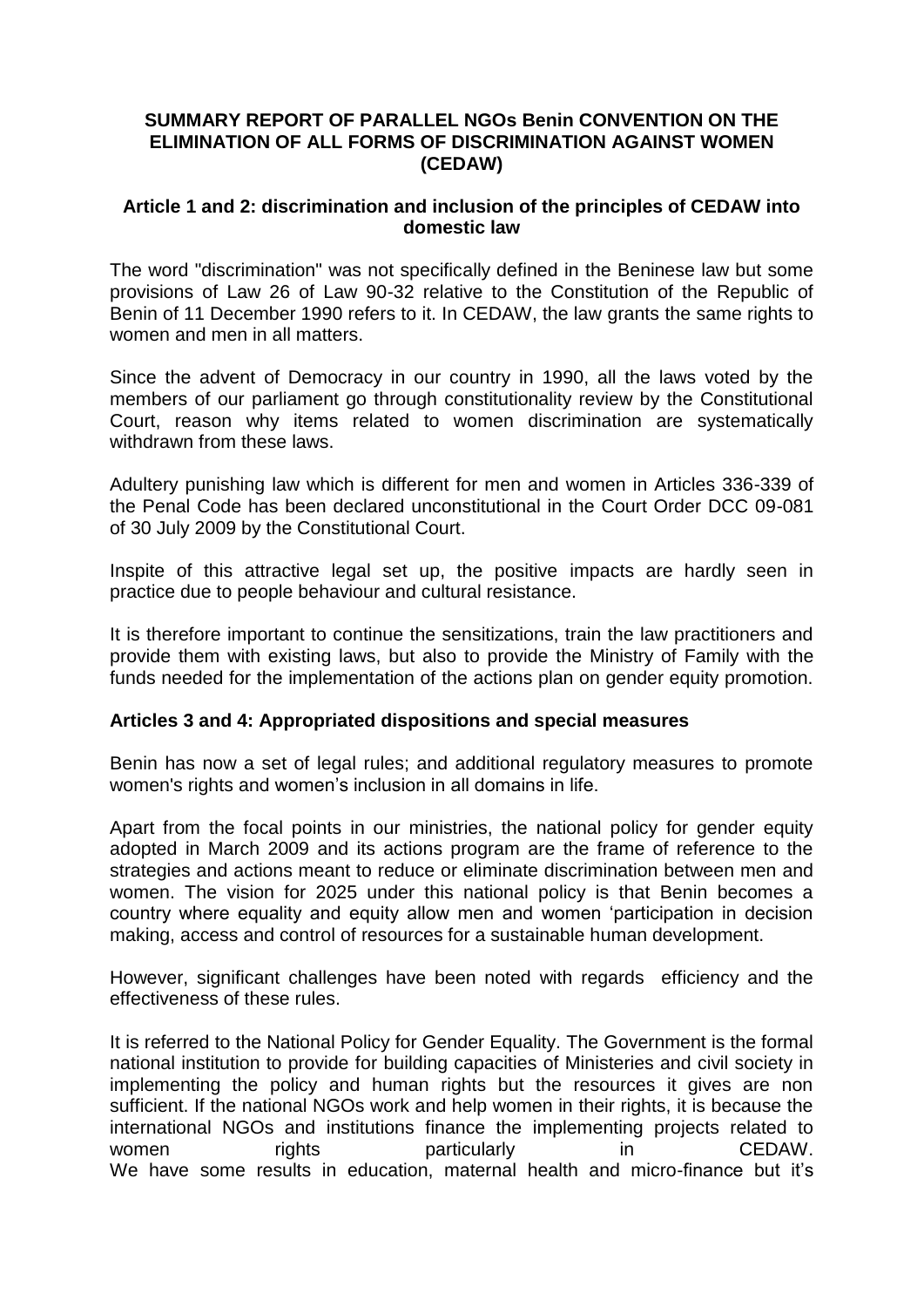important to strengthen gender 'institutionalization at all levels, as well as the effective application of conventions and national and international laws on equality and gender equity.

It is also important to include in the PNPG the reinforcement of capacity of public institutions and civil society in the implementation of the policy and other national laws relating to women's human rights. It should also equip the Council National Promotion of fairness and gender equality, chaired by the head of State and its dismemberments of sufficient means for their application.

## **Article 5: Elimination of stereotypes and discriminatory cultural behaviors**

Despite the legal provisions in Benin, we notice every day discriminatory behaviors towards women. Stereotypes always exist and in people's mind the woman remains the `weaker sex'.

Traditional practices such as wife inheritance, widowhood rites, female genital mutilation (FGM), early and forced marriages, marriages by exchange, girls' internment in convents persist. Social responsibilities are still unequally shared between men and women. There are some laws to prohibit all those practices. The thing is that even if there are some increasing public awareness, guilty people are seldom punished because the victims fear to denunciate.

The awareness sessions should continue on both sides to give woman the dignity that the laws on equality and equity grant her. Act 2011-26 January 09, 2012 on the prevention and punishment of violence against women and girls now punishes these degrading practices for women

Shares of IEC must be pursued on the part of the Ministry in charge of family and NGOs in order to give the woman the dignity that grant legislative texts in favour of equity and equality between men/women.

The State support to NGOs doing default, the technical and financial partners must continue to provide financial and technical support to NGOs for the continuation of these measures

## **Article 6: The fight against women trafficking and exploitation for prostitution**

Inspired by Article 6 of the Convention on the Elimination of All Forms of Discrimination against Women (CEDAW) adopted by the UN General Assembly in 1979, Benin has taken appropriate measures on the legislative and regulatory levels such as:

At the legislative level

- Law n ° 2011-26 of January 9, 2012 on the prevention and punishment of violence towards Women;

- Law No. 2006-04 of April 05, 2006 on conditions for minors' moves and punishment of child trafficking in Benin.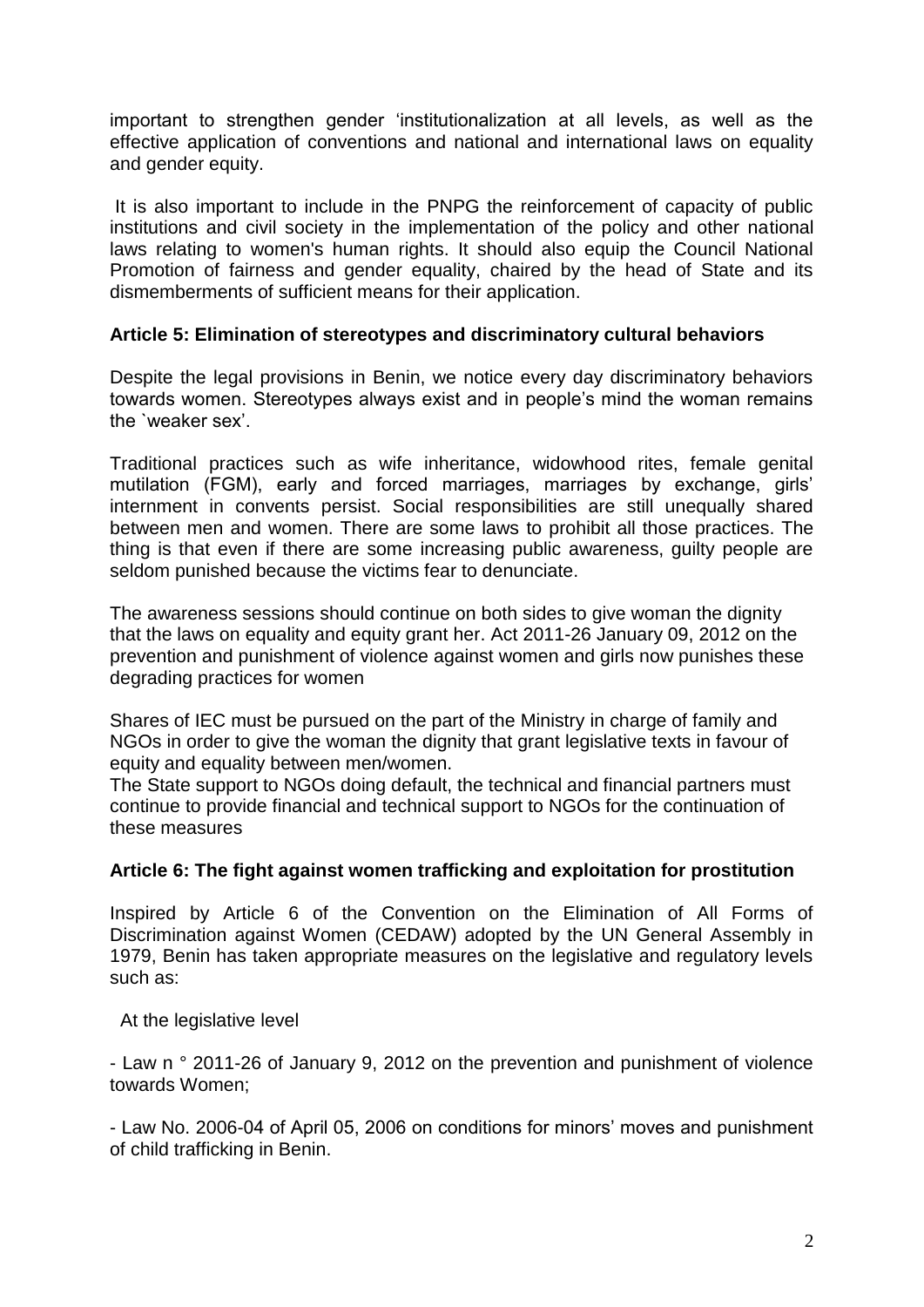- The 1995 Beijing Declaration on Women Rights;

- Law 2011-26 of January 9, 2011 provides in Article 34 that forced prostitution as defined in Article 3 shall be punished by imprisonment of 1 year to 5 years and a fine of 1 000 000 to 10 000 000 XOF should be paid. If the offense was preceded or followed by another offense, or if the victim is a minor under 16 years of age, the penalty is increased to at least 10 years.

At the regulatory level

- Decree for application of law No 2006-04 of 10 April 2006 on conditions for minors' moves and punishment of child trafficking in Benin;

- Decree No. 2009 - 695 of 31 December 2009 on the conditions for the issuance of administrative authorization for children travel within the territory of Benin;

- Decree No. 2009 - 696 of 31 December 2009 on the conditions for the issuance of the administrative authorization for children' travel out of the territory of Benin.

A study was also conducted by the Ministry of Family in collaboration with UNICEF to show the importance of the phenomenon.

Furthermore statistics exist in our jurisdictions to show the application of laws in this domain.

However we should reinforce alert mechanisms, and put in place efficient measures for women' empowerment The violence against Women Act provides in article 18 "of the emergency social services, home and assistance to women victims of violence' in general

The alert mechanisms do not work effectively and there is not also a specific law for the financial empowerment of women

However it will be necessary to strengthen the mechanisms and put in place more effective measures that promote the empowerment of women, in particular, the programme of micro-credits to the poorest, with a focus on women victims of trafficking.

## **Articles 7 and 8: Participation in political and public life and in decision-making at the international level**

Nowadays, the civil society is actively promoting gender equity in politics. They are taking actions to promote women candidates and their better positioning on electoral lists.

Regarding the participation in public and political life, there is a deep gap between the laws, the promises and the reality, despite the fact that Benin, in addition to the CEDAW, is part of the Declaration of African Heads of State on gender equity that devotes the principle of Parity.

Women account for 51.2% of the population of Benin but they are poorly represented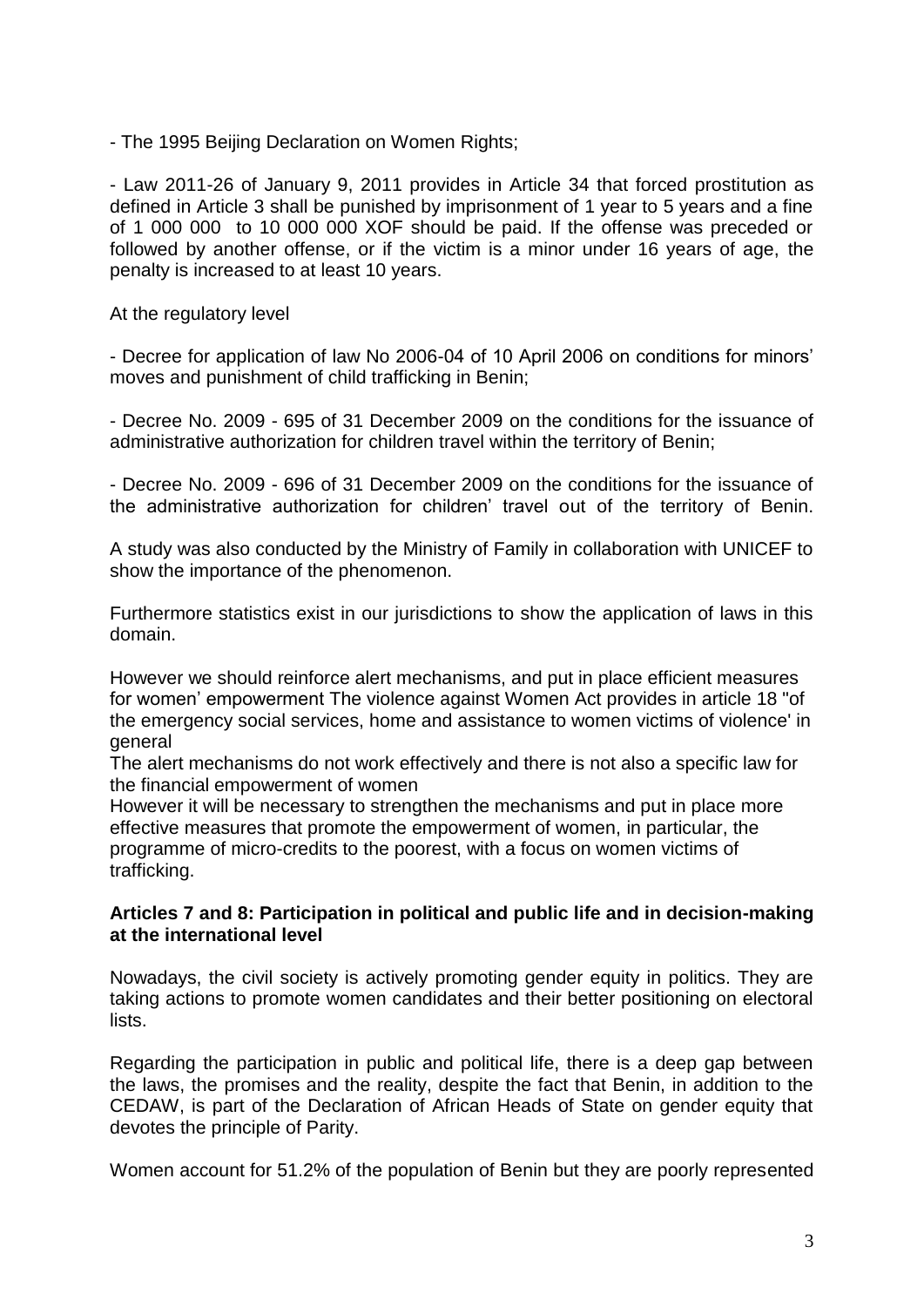both in state institutions, civil society, NGOs as well as in the unions. The government formed on 11<sup>th</sup> August 2013 has 6 women ministers out of 26 thus 23%, 09 women out of 83 members of parliament, 01 woman out 07 members is an advisor at the High Court of Justice, 01 woman out of 77 Mayors in Benin. And in more than one hundred fifty (150) union structures, the percentage of women holding the post of General Secretary hardly reaches 1%.

Looking at this situation, civil society in partnership with some donors have developed a law on Parity in case there are senior positions to be filled in public and para-public administrations, same for organs and institutions of the State. This law is forwarded to the National Assembly through a group of Members of Parliament that will follow the process to its adoption by the Parliament up.

This law was planned to be studied by the members of Parliament in March 2013 but it was rejected sine die by the National Assembly.

The President should keep his commitments to the people. This law needs to be rescheduled, studied and approved by the Members of Parliaments.

# **ARTICLE 9: The right to, change and keep our citizenship**

The law 65-17 The law of 23 June 1965 on the code of Dahomey nationality which is still in force in Benin does not discriminate men and women. Section 7 of the Article states "Is Dahomean, each individual born in Dahomey by a father who was himself born in Dahomey". Under article 8, is Dahomean, except the faculty to repudiate this quality in the six months preceding his majority, the person born in Dahomey of a mother who was herself born.

Article 12 states "Is Dahomean:

1- A child born for a Dahomean father;

2-A child born by a Dahomean mother when the father is unknown or has no known nationality. Under the terms of article 13, "is Dahomean, except the faculty if he was not born in Dahomey to repudiate this quality in the six months preceding its majority, the child born of a Dahomean mother and a father of foreign nationality"

According to Article 18 "The Dahomean woman who marries a foreigner keeps her Dahomean citizenship unless she expressly declares, before the marriage, under the conditions provided by Articles 54 and following, that she rejects her citizenship ". The declaration can be without authorization even if the woman is a minor.

## **Article 10: Equality of rights to education and vocational training**

The Constitution of 11 December 1990 and the resolutions of the Etats Généraux of Education, when expressing the people's will, states that education is the first priority of Benin. The Law on the Orientation of the National Education of 17 October 2003 states and insists on the fact that school should allow access to culture, science, knowledge and know-how for all. A greater attention should be paid to girls' education, people and children in difficult circumstances, children from poor areas and vulnerable groups.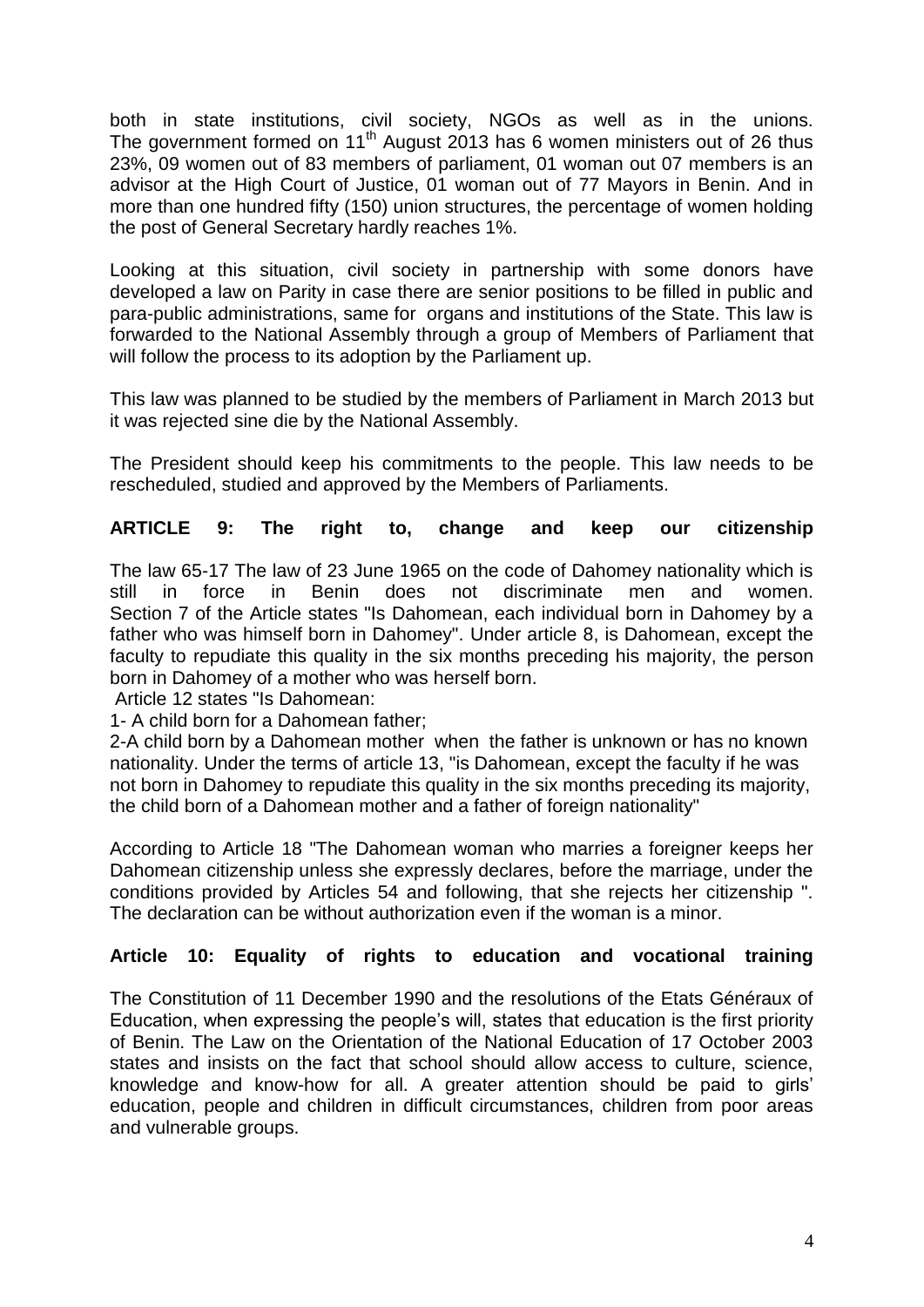The Government has taken measures for free schooling to increase girls' access to education but there are many factors that affect girls education such as:

- The traditional procreation role of women;

- Forced and or early marriages

- The detention of girls in "Vaudoun" convents

- Teachers' strikes convince parents in their lack of interest for sending their children to school.

- The lack of capacity for parents to meet their children' educational needs, leads to the privilege of sending boy to school instead of girls;

- Insufficient or poor school infrastructure, etc.

Additional measures should be taken to ensure that the subventions granted to schools must be effective. Actions should be taken to retain girls at all levels of formal education.

## **Article 11: Equal access to work**

Benin's Constitution on Article 30 provides that "The State recognizes the right to work for all citizens and strives to create the conditions that make this right effective and guarantee workers a fair compensation for their services or their production." Other laws are in rule and grant specific rights to nursing or pregnant women.

Many other policies and strategies either national or sectarian and focus on valuing women' work, promoting gender equity and economic empowerment of women.

In this view, the National Policy for Employment 2011-2015 (NPE), plans 51 activities among which predominate transversal issues such as gender in employment programs.

Additionally a legislation on sexual harassment was enacted in 2006 addressing harassment of women workers by their colleagues, employees or supervisors. The fear of a dismissal leads the victims to suffer in silence these facts that affect their dignity and their rights as human beings.

All these laws must be strictly followed by private companies that sometimes, trample upon the rights of pregnant or nursing women. Despite the existence of Act 2006-19 of September 05, 2006 on sexual harassment, there is a resurgence of women victims of sexual harassment by their superiors.

Managers who do not apply these legal provisions must also be punished. But they often are not. Sanctions and penalities are for both public and private companies but the most of time victim of sexual harassment does a amicable arrangement with her employer. Sometimes, there is a lack of evidence, of proofs.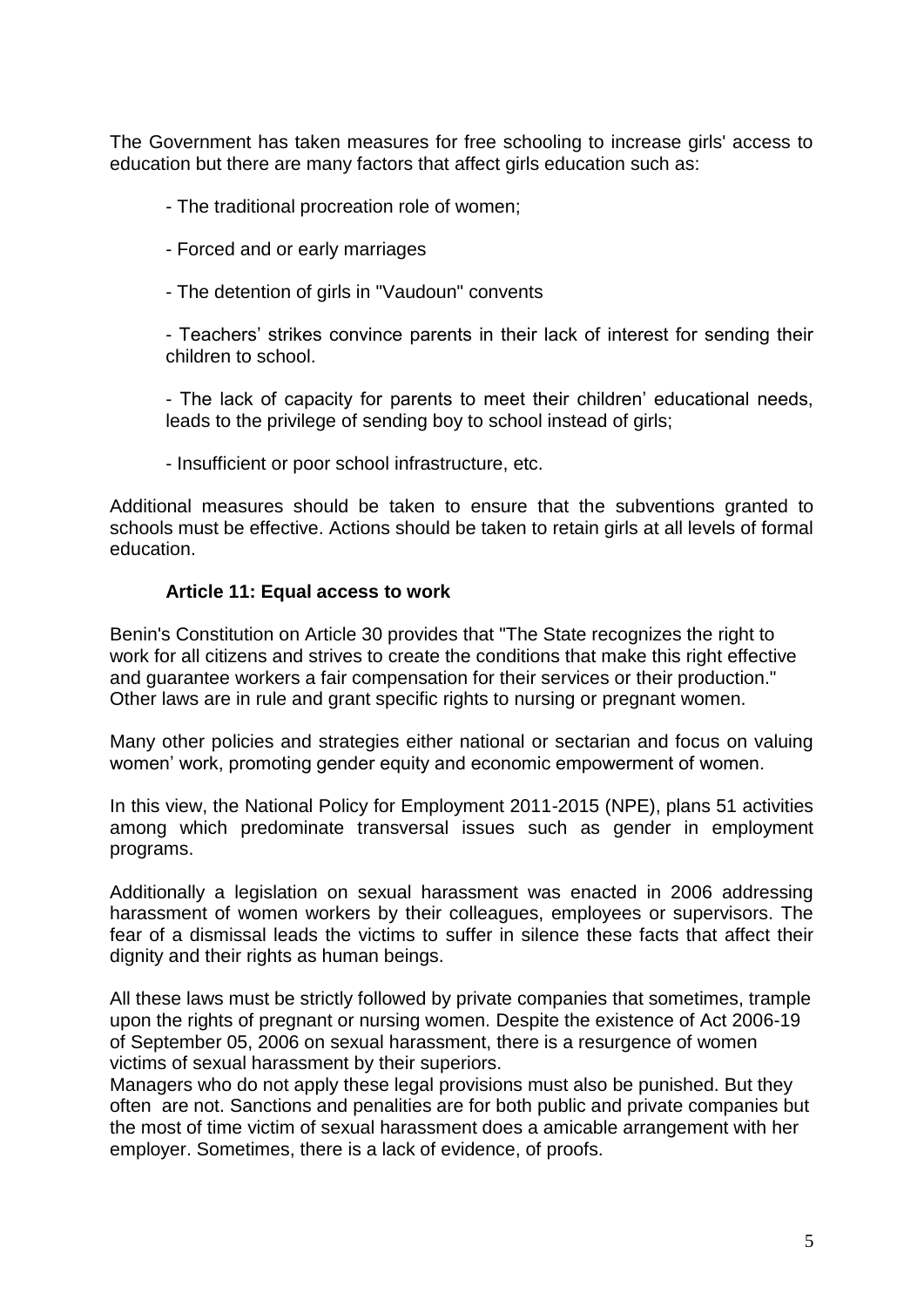The law on sexual harassment should also be popularized widely in the public and non-public sectors and the perpetrators punished.

## **Article 12: Equal access to health care**

According to our constitution, all Beninese have the same rights and equal access to health care. This includes the information on family planning, the right access to family. In the villages, women go seldom at hospitals where the family planning services work because those centres are far from their houses.

Although the health infrastructure coverage has improved, many women die during childbirth.

To reduce maternal mortality the Government has institutionalized free Caesarean in 2009.

This measure is only applied in some hospitals, where we often notice that there is kits shortage to serve the women.

We also notice a low birth planning by the Beninese women mostly illiterate and women living below the income poverty. This is most often due to a lack of information, and the fact that some husbands refuse that their women benefit from family planning methods, as they fear that it could lead to unfaithfulness.

The Universal Health Insurance Plan (UHIP) promotion in Benin starts its operational phase on 21<sup>st</sup> June 2013.

It will help the medical care in general and medical fees related to pregnancy and childbirth but some voices are already rising to replace the decree establishing it by a law.

It is important to:

- Increase awareness on the importance of family planning for couples
- Extend the free cesarean measure to all our 77 communes.
- Make available the cesarean kits for all the women that need it.
- Take special measures related to RAMU for women.

#### **Article 13: Economic and social life of women**

Women are the most affected by income poverty. Mostly illiterate and active in the informal economic sector, they face big issues for their access to finance, land, chemicals, and the expertise for the improvement of their products, markets, and movement of people and goods.

To alleviate these difficulties, the Government launched on February 27, 2007, the program "micro loans to the poor"

The measures taken by the Government to facilitate women's access to credit did not visibly solve the problems women are facing in the economic field, because many of them could not reimburse their loans as they do not have enough resources for it, despite the pressures and measures in place to recover the loans.

These micro loans to women were perceived by a range of the population as a electoral campaign tool.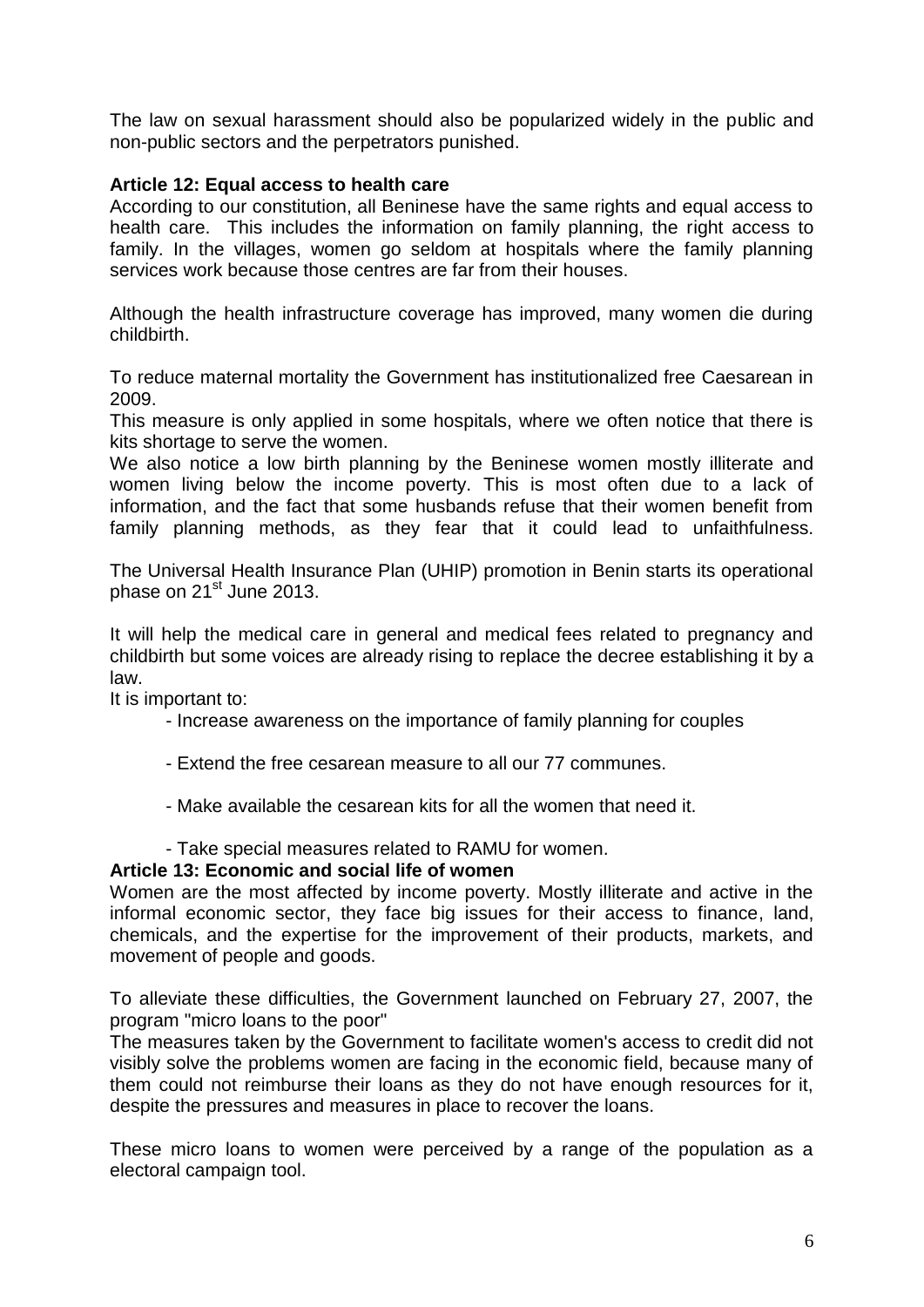It is therefore necessary to review these measures to promote efficiently women's economic activities and allow them to avoid discriminative access to services and goods.

### **Article 14: Rights of rural women**

Income poverty affects predominantly rural women. The negative cultural practices to the promotion of women and girls' rights persist and greatly affect the implementation of laws that protect women.

The indicators are far from brilliant for rural women in the domains of health, education, welfare, economics, access to decision-making instances, etc. Food security and nutrition are the new challenges in last few years.

The climate change, the economic crisis, the access to land, the difficult access to chemicals, manual agriculture and the market' problems for their products, increase the vulnerability of rural women, the non-respect of their rights.

Audacious actions must be taken to promote women's access to land and other resources, as well as their participation in decision-making instances.

#### **Article 15: Equality to the law**

Apart from Article 26 which provides that "the State guarantees the equality of all before the law regardless of origin, race, sex, religion, political opinion or social position ", many other laws advocate gender equity.

Despite this progress and the construction of new courts, justice remains remote from litigants in many areas and women still believe that justice is the privilege of rich people. The State also provides free legal assistance to women victims of violence in social promotion centres. But those centres are not in the national territory accessible for people because of the distance. Then, the NGOs and networks such as the Association of Women Jurists of Benin and the WILDAF offer these services. The problem is the State's incapacity to provide for experimented personnel because of lack of financial resources according to the officers.

Men and women have equal rights to conclude contracts but women often operate in the informal sector that does not require a contract. This also leads to several forms of arbitrary deprivation of freedom. Action must be taken to ensure that women have better legal protection.

#### **Article 16: Marriage and Family Life**

The Code of Persons and family give men and women the same rights regarding marriage.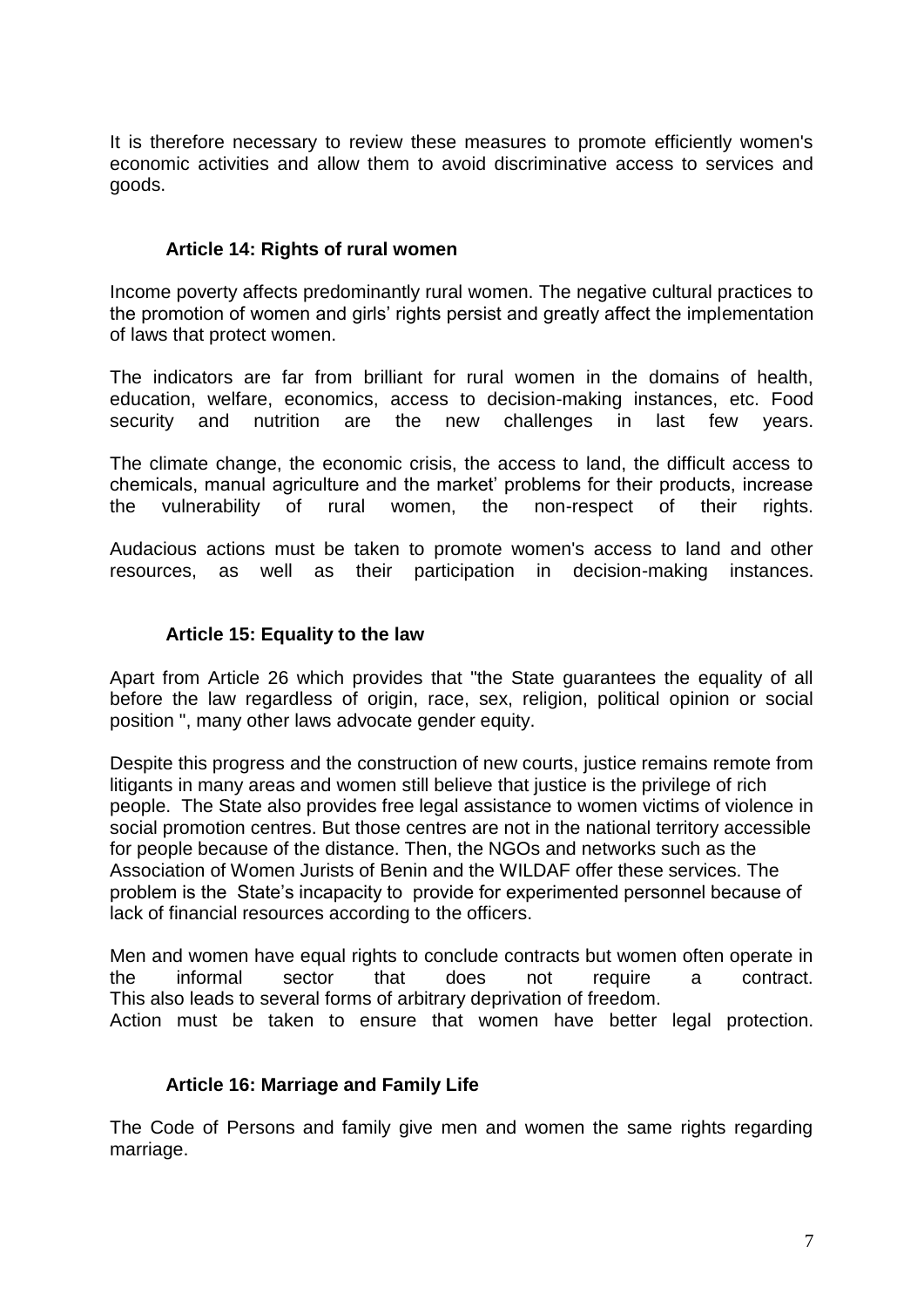Forced marriage is prohibited as stipulated in Article 119 as follow; "each spouse, even minor must personally consent to marriage" Despite this provision, forced marriage is present in almost all the seventy-seven (77) municipalities of Benin. From the results of a survey conducted by the Ministry of Family, out of 2745 women surveyed, 25.5% admitted that they did not choose freely their husbands.

Moreover, the notion of head of family disappeared in the same law in Article 155, "The spouses ensure jointly the moral and material management of the family. They provide for the education of their children and prepare their future On Article 157, "each spouse has the right to exercise the profession of his choice"

To enforce the law on the code of persons and the family

# **OTHER ITEMS COVERED BY THE REPORT**

## **1) Situation of Women Living with HIV**

In Benin, antiretroviral are free but there are sometimes shortages and this situation exacerbates the health of people living with HIV, where women double men' rate. The program of Mother to Child Transmission (PMTCT) is also free Apart from these data, people living with HIV (PLHIV), including women face various problems related to discrimination and stigmatization. Law No. 2005 of April 10, 2006 -31 on the prevention, care and control of HIV / AIDS in the Republic of Benin is relatively unknown by people. It is important not only to ensure the availability of antiretroviral drugs and other products necessary for the health of PLHIV, but to popularize the existing law and make sure the revised one that take gender into consideration is voted and promulgated.

## **2) Women and decentralization in Benin**

Women are strongly represented demographically in Benin, but their roles and importance are not visible in the decentralization process. There are several barriers to women's participation in decision-making. Notwithstanding the efforts to take women' problems into consideration in the development process; the negative socio-cultural practices are the bottlenecks to their participation and contribution to the process of decentralization as actresses and beneficiaries.

With regard to the above and taking into account the commitments to support women, the State must ensure the effective implementation of the laws enacted to promote women' rights in Benin, by taking decrees and applying them. It's also important to strengthen and promote women education taking into consideration the visibility and the value of their contribution regardless of their activities to really give them power.

#### **Women abuses in Benin**

Women are integral part of the human beings. Clause 2of article 26 of our Constitution states that men and women have equal rights ...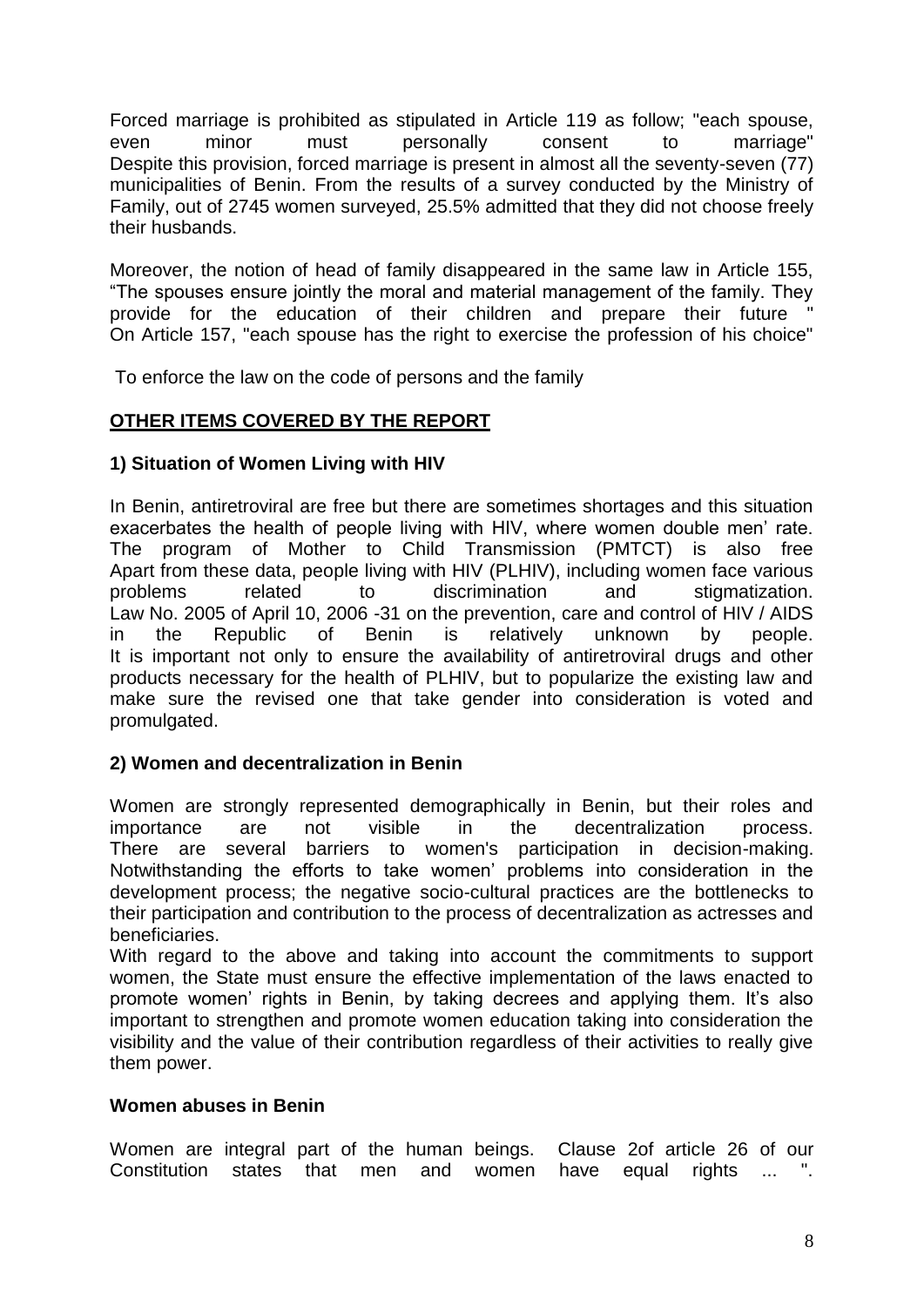A study sponsored by the Ministry of the Family in 2009 highlighted the extent of violence against women and girls based on gender. 69% of women report that they have experienced violence at least once in their lives, and 44% in the year preceding the study. Violence affects mostly illiterate women living in rural areas (89%) and women in poor and polygamous households (87%).

The law No. 2011-26 of January 9, 2012 is in force and has preventive and penal provisions. This is a great achievement. This law must be applied for a significant reduction of women abuses. Supporting measures should also be taken for the victims and survivors

#### **Situation of women in prison**

The situation of women is not rosy in our prisons. We can see overcrowding and deplorable living conditions.

New prisons must be built and pregnant and nursing women must have special conditions.

#### **Recommendations**

#### *To the Government and its institutions*

- To continue the construction of new courts of first instance
- To train the military and paramilitary bodies on their ethics compliance
- To strengthen the mechanisms of free legal aid
- To rigorously enforce the law 2011-26 January 09, 2012 with regard to forced marriage and the law on the code of persons and the family
- To continue the IEC activities on the existence of a law that punishes forced marriages in all its forms (marriage by abduction, simple forced marriage, marriage by exchange)
- To make any effort to avoid fractures of antiretrovirals and reagents necessary for a better state of health of PLHIV
- To organize training for the criminal and the magistrates who mostly ignore the existence of the law No. 2005-31 of 10 April 2006 on the prevention, care and control of HIV/AIDS in the Republic of Benin
- To continue the actions of IEC in favour of women's rights
- To involve husbands and men in activities for the promotion of female candidates
- To strengthen measures of free schooling for girls, keeping them in school and literacy
- To review the implementation of the programme of micro-credit to the poor so that it actually helps out the beneficiaries of poverty
- To Improve devices (micro credits to the poorest) women's empowerment and particularly marginalized girls
- To Take policy and to develop specific programmes to improve the conditions of vulnerable girls
- To promote regular and constant basis CSOs and the Government in all their actions of struggle for women's rights To promote the effective implementation of existing laws